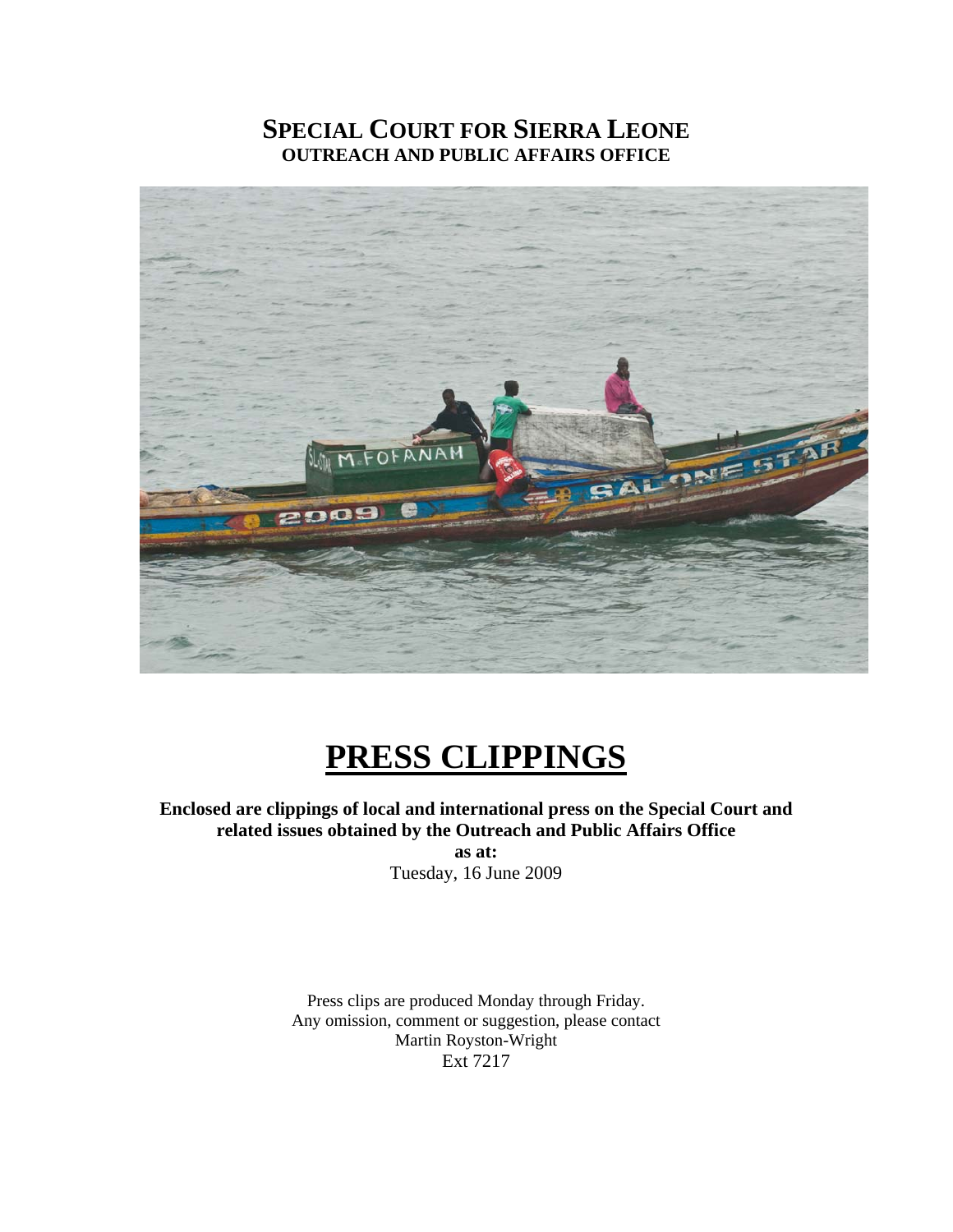| <b>Local News</b>                                                                   |             |
|-------------------------------------------------------------------------------------|-------------|
| Sierra Leone: MP Back After AU Summit in Ethiopia / Concord Times Online            | Page 3      |
| Symbolic Reparation Goes North / Cotton Tree News                                   | Page 4      |
| <b>International News</b>                                                           |             |
| Liberian TRC: Reconciliation Before the Truth? / The Liberian Journal               | Pages 5-6   |
| Liberian Truth Commission Calls for Unity / Agence France Presses                   | Page 7      |
| Liberia Still Remains a Fragile State / Maxim News Network                          | Page 8      |
| UNMIL Public Information Office Media Summary / UNMIL                               | Pages 9-11  |
| Congo's Bemba to Stand ICC Trial / BBC Online                                       | Pages 12-13 |
| ICC Orders War Crimes Charges Against Former Congo Vice Presdent / Voice of America | Page 14     |
| Free to Walk our Streets, the War Criminals We Cannot Deport Because/ Mail Online   | Pages 15-17 |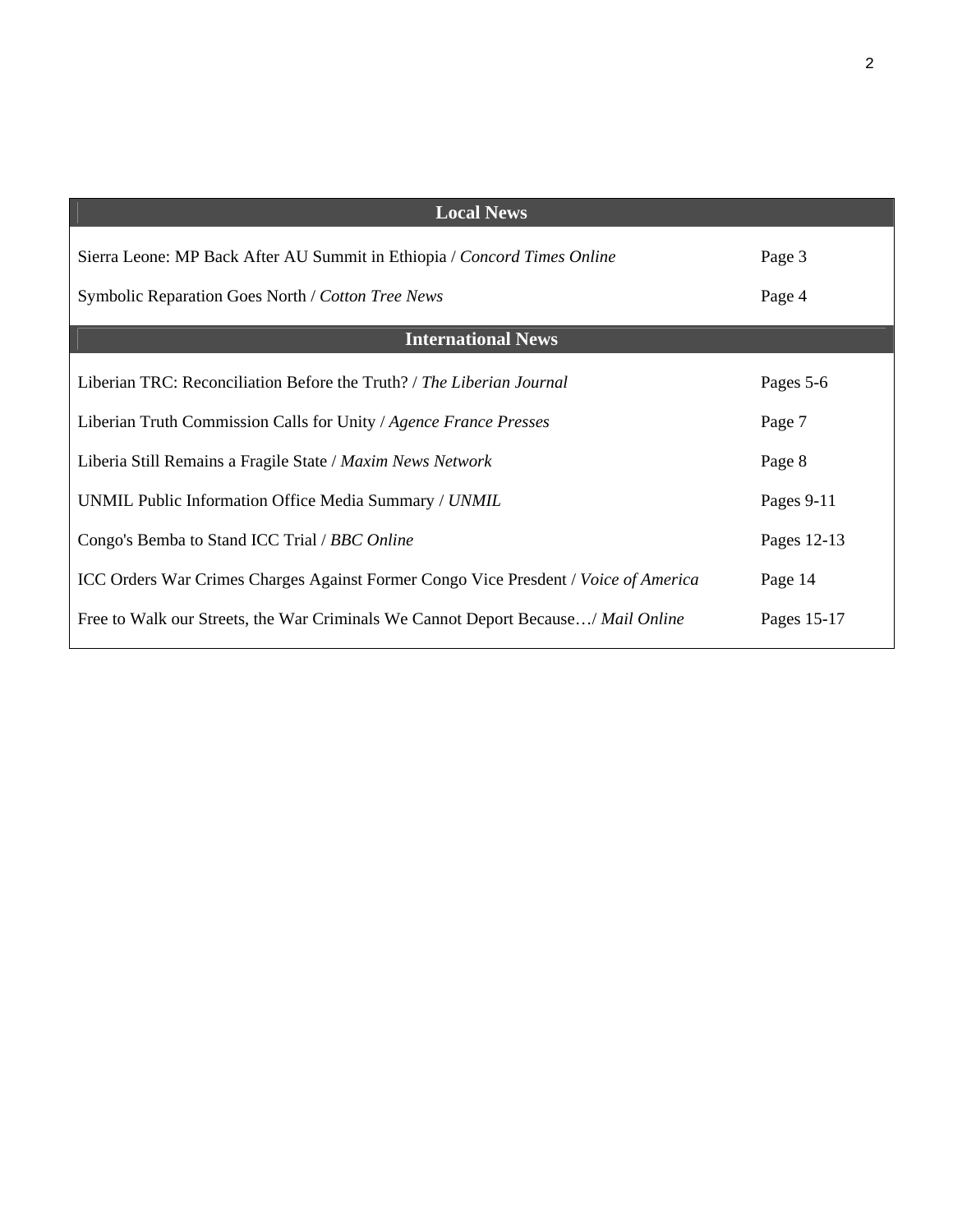### Concord Times Online Monday, 15 June 2009

### **Sierra Leone: MP Back After AU Summit in Ethiopia**

### Ben Samuel Turay

Freetown — Sierra Leone's member of parliament Hon. Claude Kamanda, representing constituency 95 in the Western rural area has returned home after taking part in the ministerial meeting of African State Parties to the Rome Statute in Addis Ababa, Ethiopia.

The All People's Congress MP, who led the Sierra Leone delegation, said the aim of the summit was to discuss issues relating to the international criminal justice in the region and worldwide since 1998; to discuss good governance, rule of law and democracy.

The summit started from June 8 - 9 this year. He reassured the gathering that his government was very concerned with the International Criminal Court, ICC since 2002.

"Throughout that time, Sierra Leone has been a driving force, consistently expressing its commitment and dedication in international and regional fora, including directly talking to His Excellency President Ernest Bai Koroma during the meeting with Parliamentarians on the margins of sub-regional seminar organized by Parliamentarians for Global Action (PGA) in cooperation with Manifesto 99 and No Peace Without Justice in January 2008," he called.

"Sierra Leone has lived up to its commitment to international criminal justice by setting up the Special Court for Sierra Leone and then taking a very hands-off approach to its operations, while continuing to provide the Special Court with all the support and cooperation it needs to fulfil its mandate."

The MP concluded by assuring the summit of peace, rule of law, good governance and democracy in his country.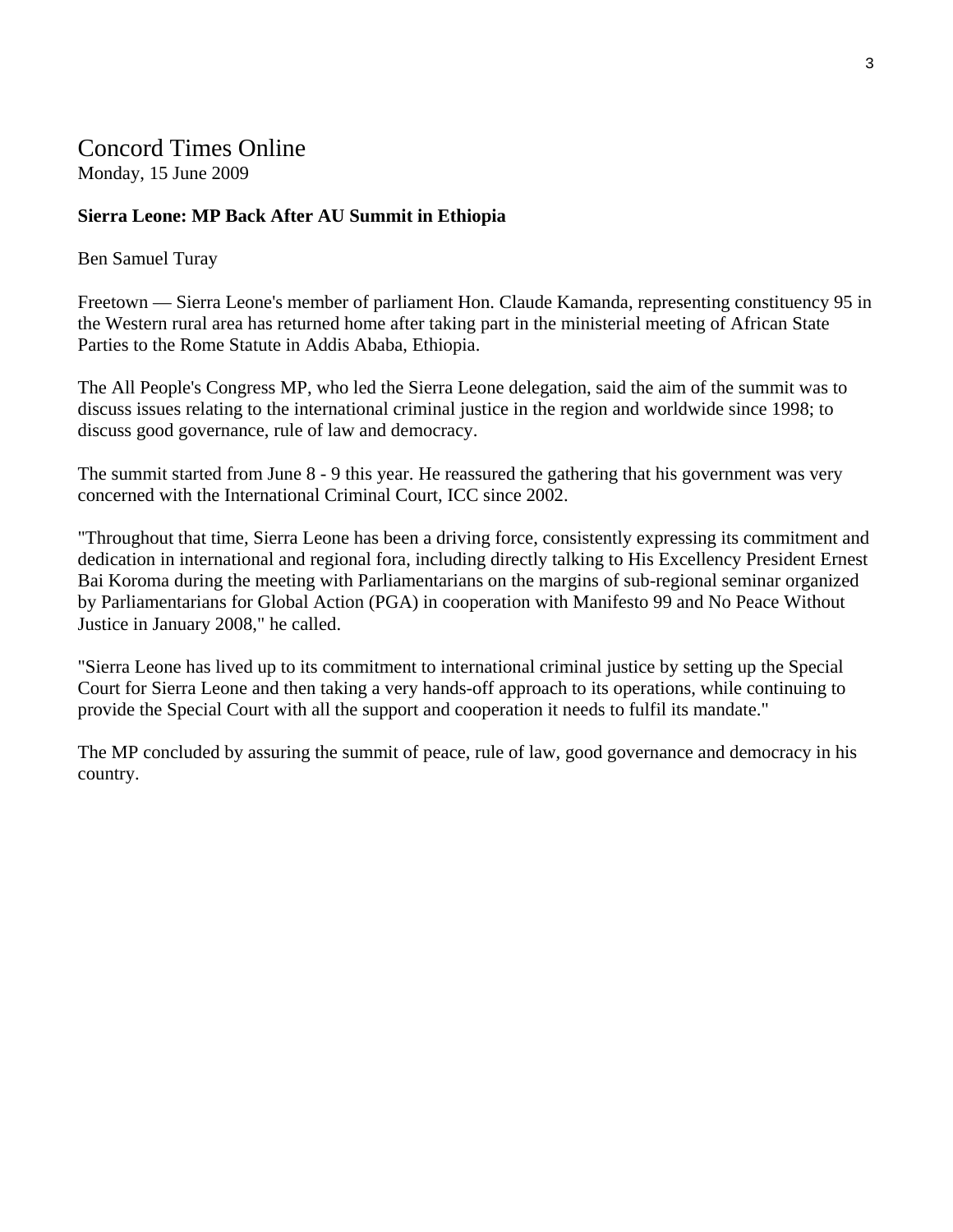## Cotton Tree News

Monday, 15 June 2009

### **Symbolic reparation goes north**

### Written by Aruna Augustine Kamara

The Provincial Secretary North has noted that the recognition and compensation of war victims is crucial to efforts aimed at peace building in Sierra Leone. Mr. Abdul Robert Dumbuya, was speaking in Makeni during the symbolic reparation programme in the Bombali district. The Head of Programmes, National Commission for Social Action, NaCSA, Dr. William Conteh said the event was the third symbolic reparation programme since the start of the process.

Obai Buya Kamara, Director of Reparation, NACSA said the symbolic reparation programme brought together war victims, local authorities and other stakeholders to reflect on the legacies of the war. He said it was also a means of sympathizing with victims. He reassured the people that government was committed to the recommendations of the Truth and Reconciliation Commission. Sieh Mansaray, Chairman of the Amputees and War Wounded Association in the North said they were happy that government was implementing the long awaited reparation programme.

He called on government to enact laws to prevent provocation of war victims. Mayor of Makeni, Moses Sesay called on war victims to forgive the perpetrators of the war.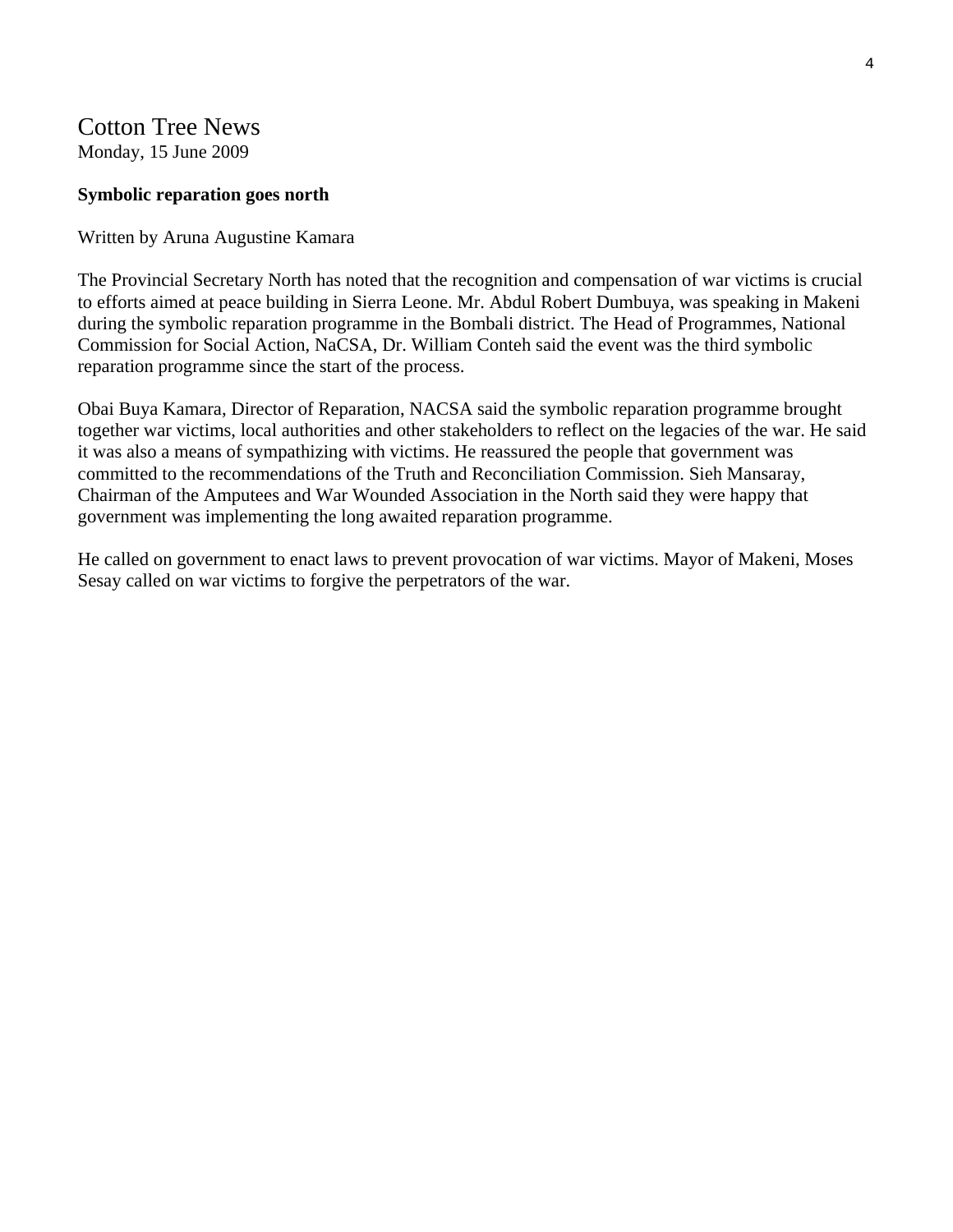### The Liberian Journal

Monday, 15 June 2009

#### **Liberian TRC: Reconciliation before the Truth?**

#### **By: Dr. Abdoulaye W. Dukulé**

#### TRC Hearing



Like many people in the country, I was surprised by an announcement last week that the Liberian Truth and Reconciliation Commission (TRC), the institution set up by the Accra Peace Accord to investigate the Liberian civil war and foster national reconciliation, would organize a national reconciliation conference, at the Unity Conference Center, in Virginia, starting June 15, 2009. A gathering of such magnitude takes long preparatory efforts and the participation of many institutions. According to press reports, the conference will bring together some 400 people, 20 representing each of the 15 counties and 100 people representing diverse organizations. The broad agenda seems to center on "reconciliation." It is hoped that the conference will end with resolutions calling for the implementation of many decisions

that could impact the national reconciliatory process.

As it has happened for the greatest part of the existence of the Commission, this conference will not go without controversy. First, according to news reports, the media event where the conference was announced was attended by only a few members of the Commission. It is said that one member, Counselor Pear Brown Bull who claims to represent the Western counties disrupted the press conference and later "held" her own media briefing in her office. Her pronouncements were almost the opposite of what the TRC Chairman said in the other event, whom she accused of carrying out his own agenda.

Personality differences exist in any organization where people, from different cultural and political backgrounds have to work together. The task of the TRC involves highly charged emotional issues which can exacerbate those differences. The challenge for those involved in the process consists in elevating the national interest above their own preferences and dislikes. However, with accusations and counter-accusations that marred its work from the beginning, the TRC seems not to be able to move away from the personal to embrace the national. The question now is whether people who could not put aside their petty issues to work as a team could reach any level of cooperation to bring about national healing.

In our traditional setting, under the Palava hut – now Peace Hut – elders judge quarrels and misunderstandings. Everyone trusts their judgment, based on a lifelong experience. They don't allow their personal feelings to get involved when they are seeking the truth. Their decisions and judgments are accepted by all because they are "after any personal gain" in the process. In order words, their age and the wisdom they acquired put them above suspicion. The South African TRC worked mostly because nobody could doubt the sincerity and impartiality of Bishop Desmond Tutu.

The other problem facing the Reconciliation process comes from the fact that for the past few weeks, the leadership of the TRC has introduced another word that was not its mandate and that is the word "justice." This had led to speculation that the TRC was recommending and emphasizing the establishment of a war crimes tribunal. The mandate of the Commission, inscribed in its name, was to find the truth about our national upheaval and lead us onto a path of national reconciliation. It may be that Liberians, after knowing the truth, could decide to seek justice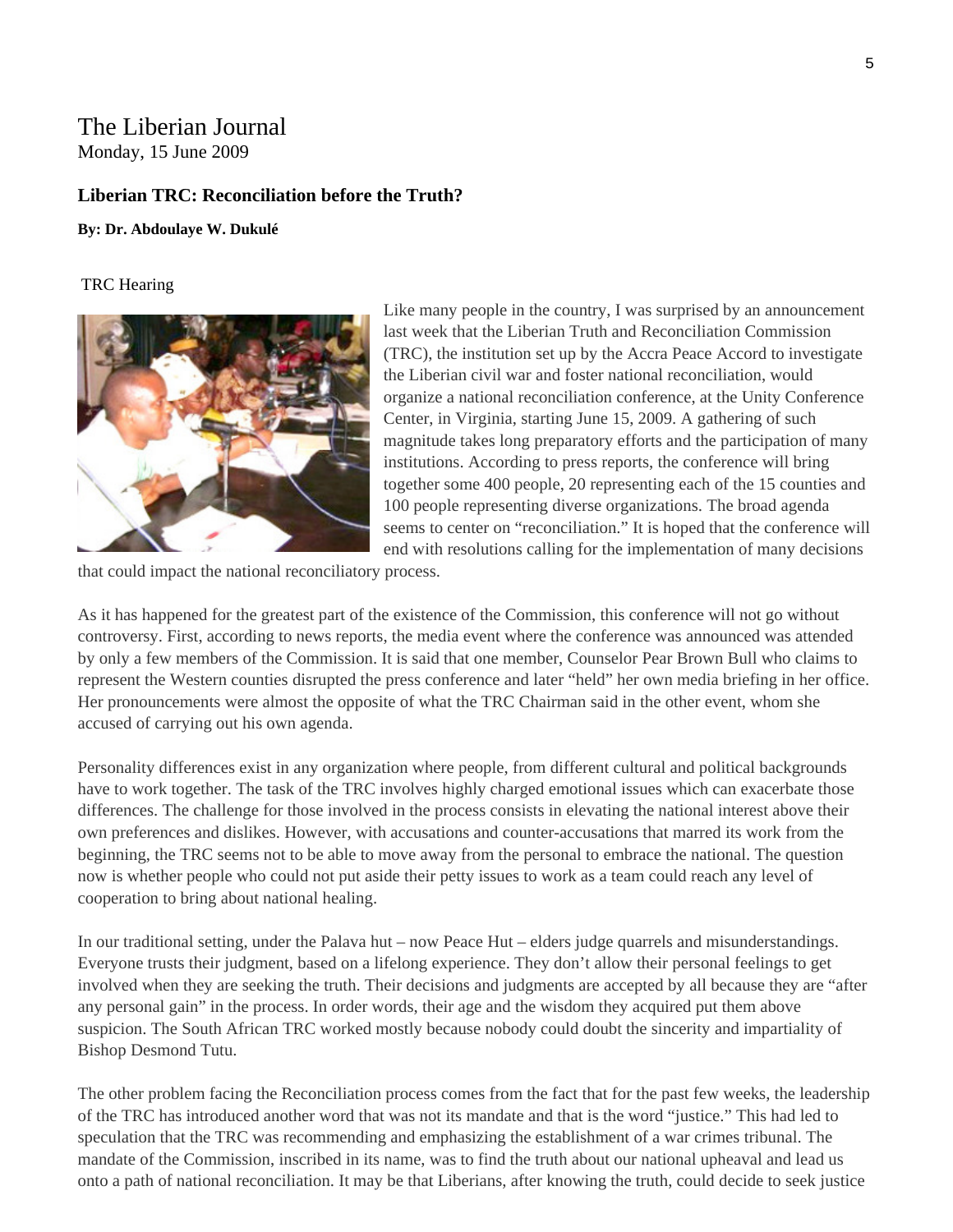or simply move on.

We believe that the truth about what happened between 1979 and 2003 is yet to be told on many levels. We have heard personal stories from many Liberians, including the President but we are far from knowing the truth.

We do not know who did what on the fateful day called the Rice Riots in 1979. We do not know how many people were killed and who gave the order to shoot. We do not know who actually killed President William Tolbert. Conspiracy theories abound in all directions. Was Master Sergeant Samuel K. Doe really the mastermind behind the coup? Why then, on the morning of the coup, after the President was "assassinated" – the exact word used in the first press statement read by Samuel K. Doe – were the soldiers wrangling about leadership? If we fast forward to 1985, we may ask who funded the Thomas Quiwonkpa coup attempt. Who helped Charles Taylor escape from jail? Who financed his movements in the sub-region as he traveled and organized his military group? How did he get to Burkina Faso and Libya?

Beyond those issues, we must also find out the level of responsibility of other state agents: Cote d'Ivoire, Burkina Faso, Libya, Nigeria, Guinea, France and the United States. Who did what and when? In each of those countries, there are people who have taken active part in what happened. For example, what is the level of responsibility of Burkina Faso and Libya who made no secret about training and arming Charles Taylor? What kind of relationship existed between General Ibrahim Babanginda and President Samuel Doe? Why did Herman Cohen, the then Assistant Secretary of State for African Affairs at the US State Department "re-assured President Houphouet-Boigny that the war would not spill over and would be contained inside Liberia?" Mr. Amara Essy who affirmed this fact was Foreign Minister of Cote d'Ivoire and in charge of the Liberian dossier and is well and alive. The questions are many and their responses could lead Liberians to understand what happened to their country.

The primary condition for reconciliation is the truth, not necessarily justice. After a fight of any sort, two people can decide to reconcile, especially after each recognizes their part of responsibility. There is always the possibility of one party deciding to go to justice. If Liberians do not know the truth about what happened how could they reconcile? Is justice more important than national reconciliation? What is the ultimate objective of the TRC? Is-it in its mandate to lead Liberia towards a war crimes tribunal or a genuine reconciliation process?

There is no way to prejudge an event that is yet to take place. The National Reconciliation Conference could lead to another stage in our search for the truth… Maybe, one resolution could be that we must go back to the drawing board and start all over. We deserve to know the truth, the whole truth before we can reconcile or taken anyone to court…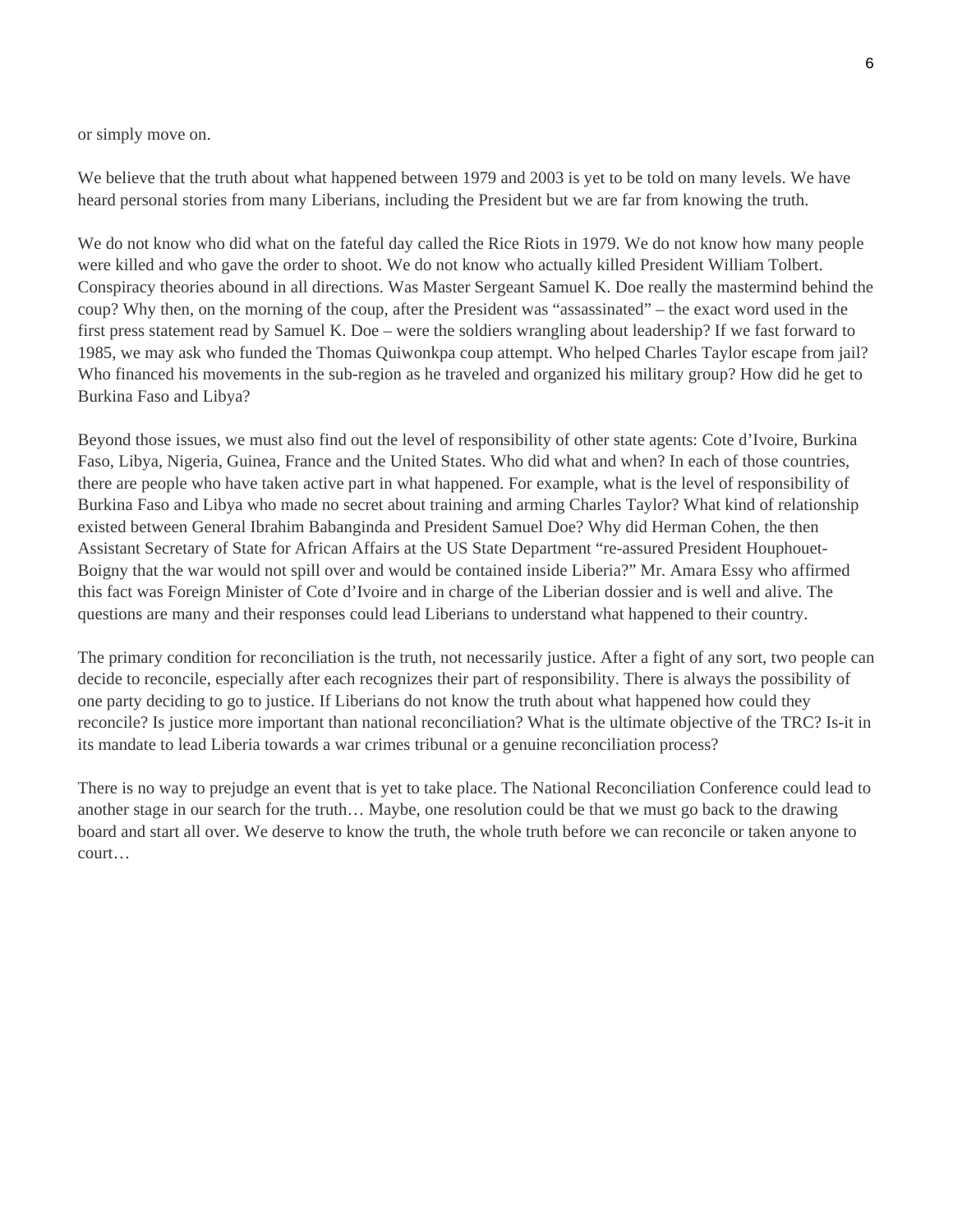### Agence France Presses

Monday, 15 June 2009

### **Liberian truth commission calls for unity**

MONROVIA (AFP) — The chairman of Liberia's Truth and Reconciliation Commission on Monday called on his countrymen to strive for unity to overcome the scars left by years of civil war.

"We should stop seeing ourselves as Grebo people, Loma people or Kpelleh people. We should begin to see ourselves as one people, one nation, and all Liberians," TRC chairman Jerome Verdier said at the opening of a five-day national conference to discuss the commission's findings and the way ahead for reconciliation.

"At one moment we had 15 tribes and maybe 15 political parties and so we had 15 different nations existing in one border. We have to advance ourselves beyond that and make sure that united we will progress as a nation, and divided we will remain poor," he told delegates from 17 political parties, diplomatic observers and national and international human rights groups.

The mandate of the commission, modelled on the similar South African body which catalogued crimes committed during the apartheid era, is due to end June 30 when the commission will publicly announce its recommendations.

The TRC was set up in 2006 to probe war crimes and rights violations during the back-to-back civil wars that ravaged Liberia between 1989 and 2003 and left some 250,000 people dead.

In past years the commission has heard from key figures in the civil war including some notorious warlords, but it cannot force anyone to take the stand. Neither can it judge those who testify before it but it can recommend they be prosecuted in its final report.

In January commission members had already said they would be recommending a special court be set up to try those guilty of war crimes and human rights abuses during the conflict.

Last weekend Prince Johnson, a former warlord turned senator, warned again that he would resist any attempt to prosecute him.

"I am saying again that any attempt to arrest me, there will be trouble," he told journalists.

Liberia's neighbour Sierra Leone already has a special war crimes court which is currently trying Liberia's former president Charles Taylor for his alleged role in arming and and controlling the RUF rebels during the civil war there.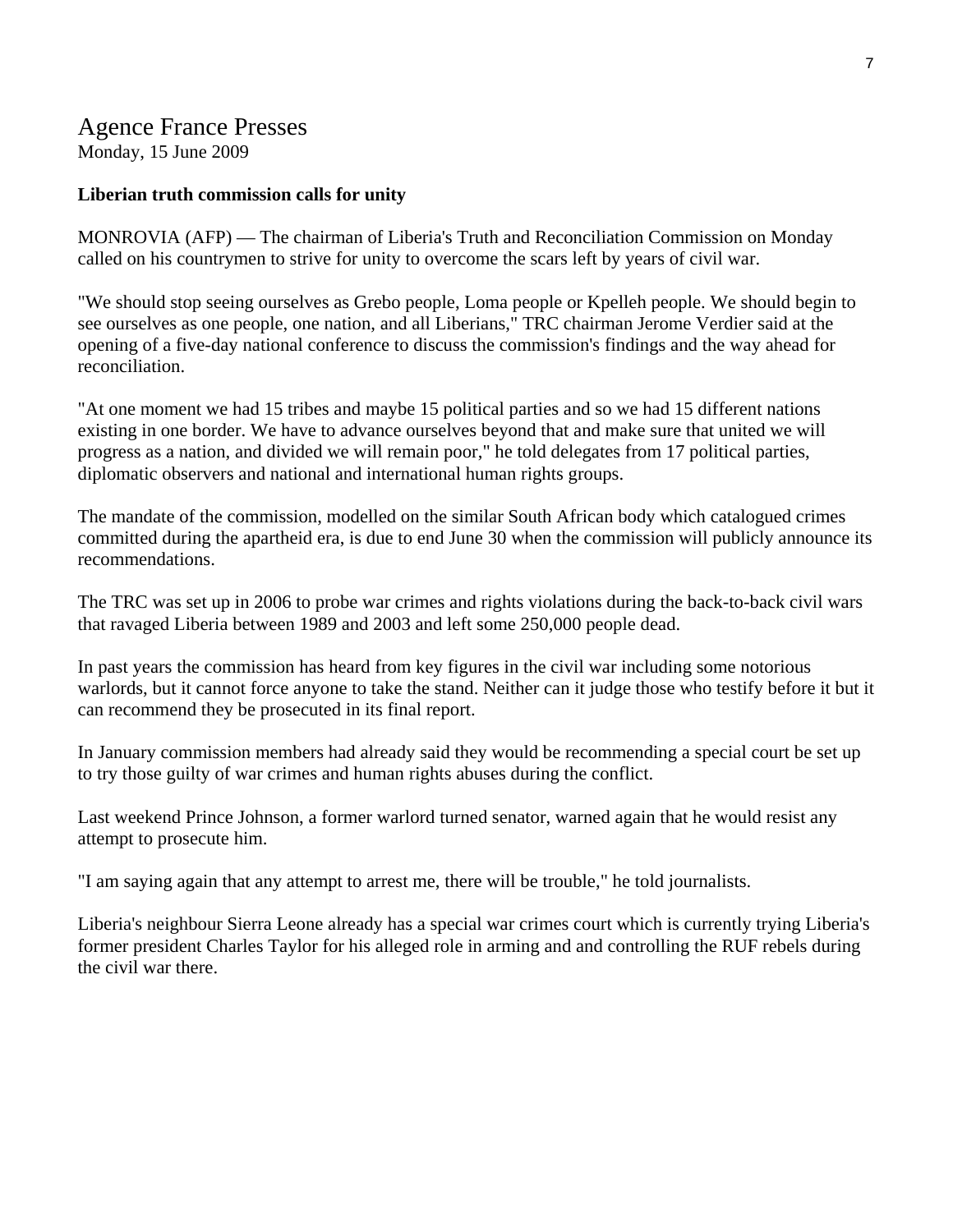### Maxim News Network Tuesday, 16 June 2009 http://www.maximsnews.com/news20090616broadcasttuesday10906160101.htm

### **LIBERIA STILL REMAINS A FRAGILE STATE**

The UN Under-Secretary-General for Peacekeeping Operations, Alain Le Roy is in Liberia, where he has been having meetings with top officials of the UN Mission in Liberia, UNMIL. Le Roy is expected to hold discussions with Liberia's President Ellen Johnson Sirleaf tomorrow.

Meanwhile, in a report on Liberia that is available as a document today, the Secretary-General says that Liberia still remains a fragile state though the country has made commendable progress since the end of fourteen years of conflict. He is therefore calling on all international partners to continue with their valuable assistance and support so the country could further consolidate the peace and establish the conditions for lasting stability.

The Secretary-General is also recommending that the current troop strength of the UN Mission in Liberia, UNMIL, of 10,231 personnel should be reduced to 8,202 by May next year and be maintained through to the elections scheduled for 2011. This will include UNMIL military guard force of 250 troops that will continue to provide security at the Special Court for Sierra Leone until the completion of the Court's work.

The report further states that the final withdrawal of UNMIL after the 2011 elections should be planned after a further technical assessment and should involve the Government, the United Nations, and other partners, including member states of the Economic Community of West African States, ECOWAS.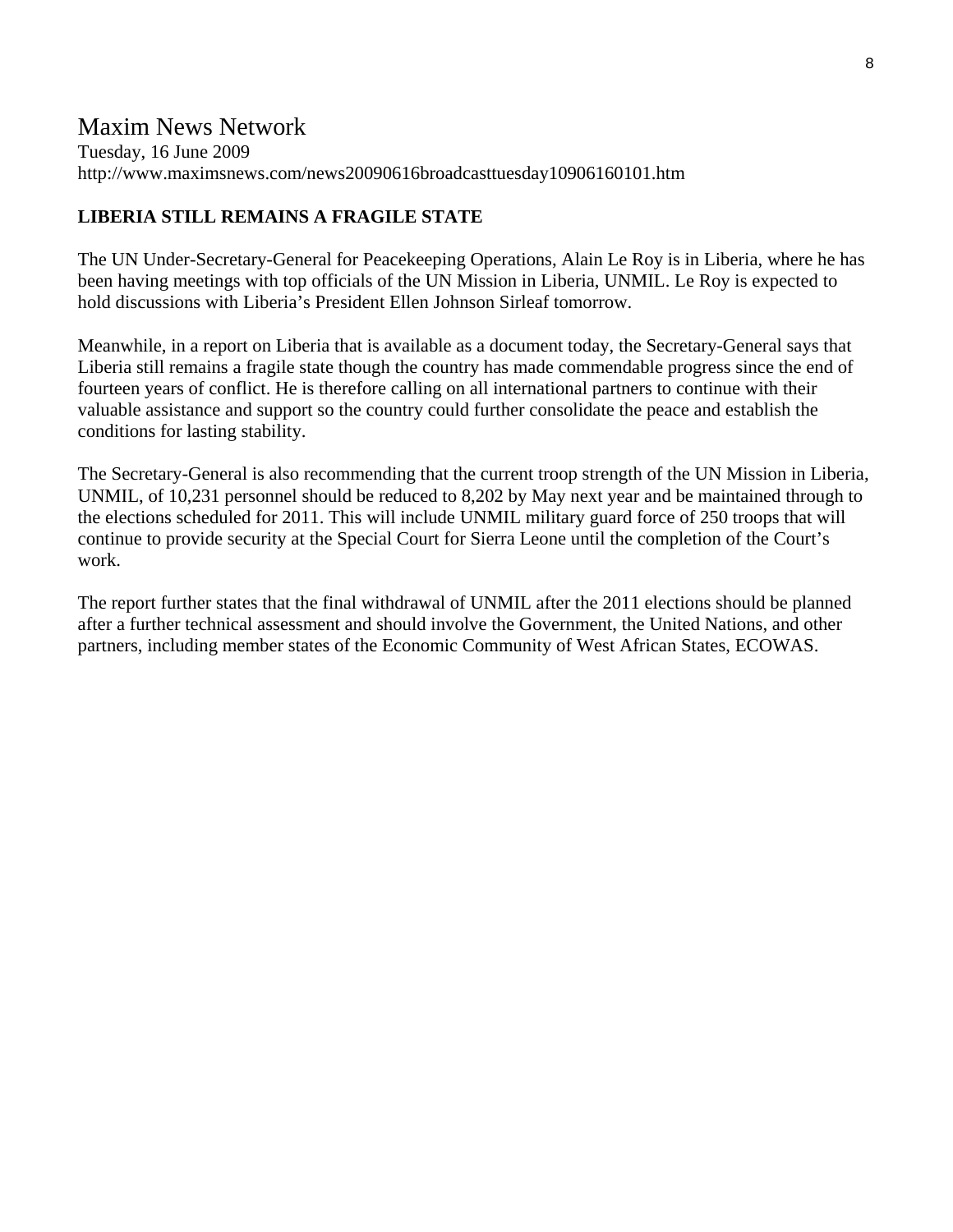

United Nations Mission in Liberia (UNMIL)

### **UNMIL Public Information Office Media Summary 15 June 2009**

*[The media summaries and press clips do not necessarily represent the views of UNMIL.]* 

### **International Clips on Liberia**

### **International Clips on West Africa**

### **Zainab Bangura Addresses UN Security Council Meeting**

Freetown, Jun 15, 2009 (Concord Times/All Africa Global Media via COMTEX) -- Sierra Leone's minister of foreign affairs and international cooperation, Zainab Hawa Bangura has told a New York meeting of United Nations Security Council that Sierra Leone's President Ernest Bai Koroma has always ruled out failure as an option. She thanked the current chair of the country configuration, Ambassador John MacNee of the Permanent Mission of Canada to the United Natons and his predecessor, Ambassador Frank Majoor of The Netherlands for the consistent manner in which they have carried out their work. The minister also praised the Executive Resident Representative of the Secretary General and the office of the UN in Sierra Leone for their tireless effort in helping to bring all political parties together for a peaceful co-existence that will impact on the good and prosperity of the country.

### **SLAJ Blacklists Judiciary**

Freetown, Jun 15, 2009 (Concord Times/All Africa Global Media via COMTEX) -- Members of the Sierra Leone Association of Journalists Saturday unanimously agreed to declare a one-week news blackout on the judiciary effective Monday 15 June 2009. The decision was reached at an emergency general meeting convened in Freetown following its expression of dismay over the Supreme Court's failure to deliver judgment in a case seeking a repeal of Part 5 of the Public Order Act of 1965 which criminalizes libel. That, according to the association, was a violation of the country's constitution by the highest court in the land. It argued that the failure by the Supreme Court therefore to rule in the matter up to now, after the final arguments had been made on 9 March 2009, leaves so much to be desired.

### **Rains threaten Ivorian cocoa mid-crop size, quality**

ABIDJAN, June 15 (Reuters) - Unusually heavy rains in Ivory Coast's coastal and eastern cocoagrowing regions last week threaten the quality and size of the mid-crop while damage to roads has prevented some produce leaving plantations. Farmers and exporters said on Monday the rains had been particularly heavy in the coastal regions of Sassandra, San Pedro, Tabou, Abidjan and the eastern region of Abengourou. "It's been raining heavily for a week and there's not enough sun. It's difficult to get to the fields because the rivers have burst their banks," said Joseph Amani who farms near Abengourou. "This rains need to stop, or else it will be dangerous for the cocoa because diseases could make a come back," he said.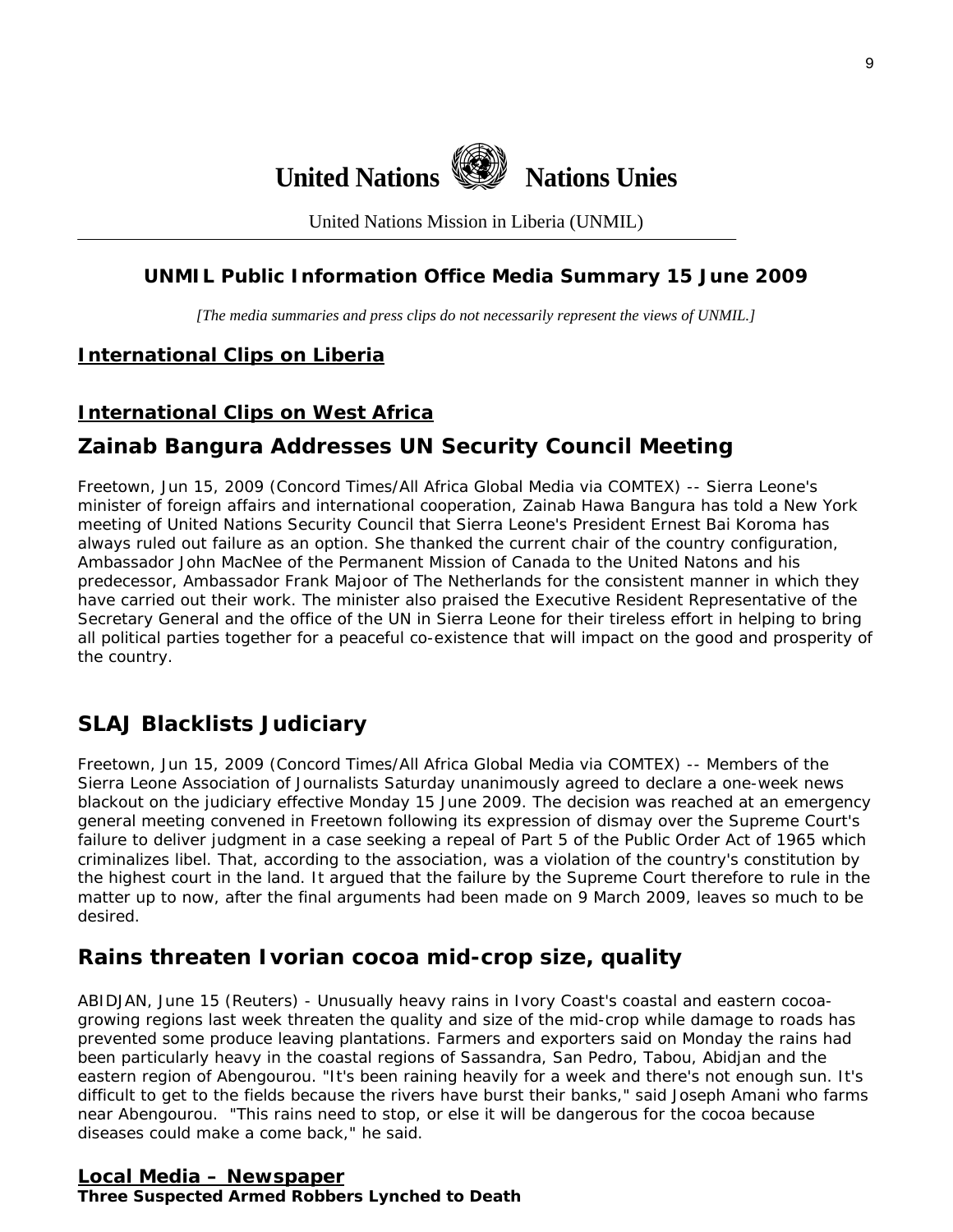(New Democrat, New Vision, The Inquirer)

- Three suspected armed robbers were early Saturday morning mobbed to death in the Jamaica Road community.
- The men in their early twenties were reportedly part of a larger gang of robbers that launched an all night raid in the Jamaica Road suburb.
- It is not exactly known how the men were killed but police sources say they were gathered from three different spots in the Jamaica Road area.
- There have been conflicting accounts regarding the actual identities of the men but some community residents described the trio as notorious armed robbers who were residing in the vicinity of Jamaica Road.

**Over US\$1.1M Attempted 'Fraud' Saga: CBL Deputy Executive Governor to Resign** (Liberian Express, The Analyst, Daily Observer, Liberian journal, New Vision, Heritage, New Democrat, The Inquirer, The News)

- The embattled Deputy Executive Governor of the Central Bank of Liberia (CBL), Ethel Davis says she has resolved to resign her post at the CBL.
- The Deputy CBL Governor planned resignation is in connection with an alleged attempt to defraud government of over US\$1 million.
- It followed a purported letter reportedly written by President Sirleaf directing the Executive Governor to transfer the amount into an account at Eco-bank.
- Mrs. Davis said she resolved to officially tender in her resignation this week due to immense pressure but that she was never a part of any criminal gang to defraud government of the US\$1.1 million.
- Meanwhile, the Board and Executive Governor of the Central Bank of Liberia have welcomed the planned resignation of Madam Ethel Davis.

#### **National Reconciliation Conference Opens in Monrovia**

(Liberian Express, Public Agenda, Heritage, The Analyst, The Inquirer, The News, New Vision)

- A weeklong National Reconciliation Conference aimed at affording Liberians a final opportunity to impact the Truth and Reconciliation Commission (TRC) peace building initiatives has opened in Monrovia.
- A TRC statement said the conference will discuss the issues that led the nation to conflict and is expected to begin the process of reconciliation.
- The meeting is aimed at also bringing to a closure Liberia's bitter past and establish a national consensus on the implementation of the TRC recommendations.
- Victims and perpetrators are expected to engage each other at the weeklong gathering.

#### **10 Persons Injured in Presidential Convoy Collision**

(The News, New Democrat, Heritage)

- About 10 persons including a ten year old boy were injured last Friday along the Monrovia-Gbarnga highway when a taxi cab collided with the Liberia National Police (LNP) highway patrol vehicle leading the Presidential convoy en-route to Gbarnga, Bong County.
- According to eyewitnesses, the taxi driver allegedly failed to yield to the police vehicle's emergency signals and siren.
- Following the accident, President Sirleaf arrived on the scene and instructed that the injured be taken to the Phebe Hospital for urgent medical attention.
- Meanwhile, the New Democrat newspaper reports that the President has cautioned motorist along the highway to give the right away to the Presidential motorcade to protect their lives and those riding with them.

### **Executive Order Number 20 Establishes Law Reform Commission**

(The Analyst, Plain Truth, Liberian Express)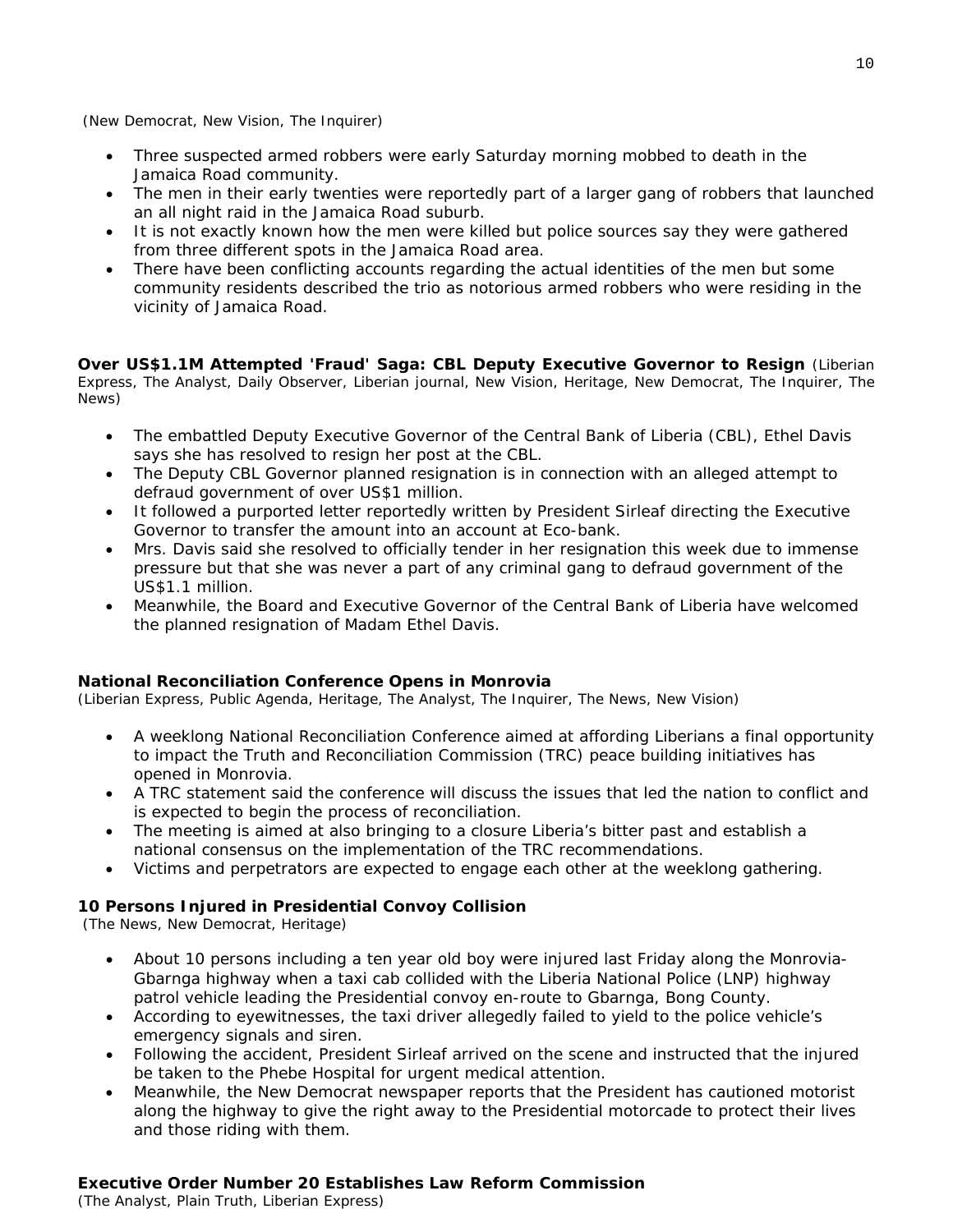- President Ellen Johnson Sirleaf has issued Executive Order Number 20 establishing a Law Reform Commission headed by former Justice Minister Counselor Philip Banks.
- The issuance of the Executive Order was created because of the need for a comprehensive reform of Liberia's governance framework, as recognized in the Comprehensive Peace Agreement in Accra.
- It also follows the identification of flawed, outdated, inconsistent and underdeveloped laws as an impediment to the good governance pursuits of Government.

#### **Local Media – Star Radio** *(News monitored today at 09:00 am)*

**National Reconciliation Conference Opens in Monrovia** 

 *(Also reported on Truth F.M., Sky F.M. and ELBC*)

#### **Three Suspected Armed Robbers Lynched to Death**

 *(Also reported on Truth F.M., Sky F.M. and ELBC*)

#### **"National Virus", Finance Minister on Corruption**

- Speaking at the induction ceremony of a local citizens' group, Finance Minister Augustine Ngafuan described corruption as a national virus eating up every sector of the country.
- According to Minister Ngafuan corruption remains what he called the common enemy and government was serious to defeat it in whatever form or manner.
- He said corruption is the legacy which dragged the current government into huge domestic and foreign debts.
- The newly inducted National Chairman of United Nimba Citizen's Council (UNICCO) Johnson Gwaikolo promised to unite all Nimba citizens both at home and in the Diaspora.

#### **Global Week of Action Against Gun Violence begins Today**

- Liberians United to Expose Hidden Weapons has announced the official start of the Global Week of Action against gun violence which is organized by the International Action Network on Small Arms.
- According to a release the activities are intended to draw attention to the human cost of gun proliferation and misuse and the need for a legally binding international instrument for the global transfer of weapons.
- This year's campaign is targeted at the need for the Liberian Government to play an active role in the forthcoming UN discussion on an arms trade treaty.

### **Truth F.M.** *(News monitored today at 10:00 am)*

### **Police in Maryland County Charge 14 Persons with Sedition**

- The Liberian National Police have charged 14 suspects with sedition following an attempt to vandalize the police station in Harper, Maryland County.
- Police authorities says the men made away with several valuables including computers, generators and other items intended for use at the prison centre.
- The police say they have arrested 4 persons that broke jail as a result of the incident and are still in search of others.

11

\*\*\*\*\*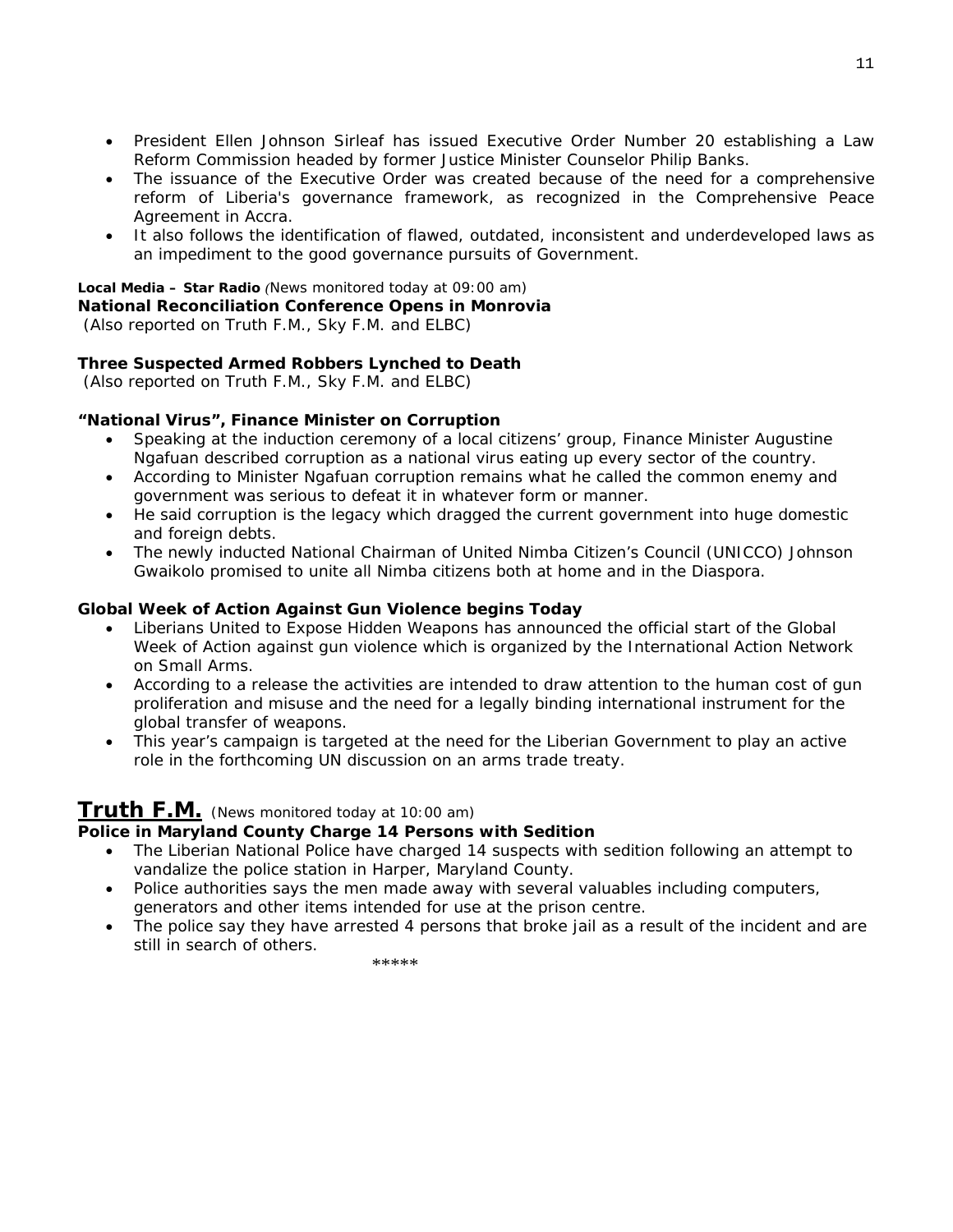### BBC Online Tuesday, 16 June 2009

#### **Congo's Bemba to stand ICC trial**

Congolese ex-Vice-President Jean-Pierre Bemba will face five counts of war crimes, the International Criminal Court has ruled.

The charges relate to the actions of his troops in the neighbouring Central African Republic in 2002 and 2003. But his lawyers are appealing, saying the militia was not under his command once they had crossed the border.



**Jean-Pierre Bemba's troops are accused of rape, murder and pillaging** 

Mr Bemba led a rebel movement during DR Congo's long civil war but became vice-president under a peace deal.

He is the most high-profile of four Congolese warlords facing trial at the ICC.

A pre-trial panel of judges "found that there is sufficient evidence to establish substantial grounds to believe that Jean-Pierre Bemba Gombo is criminally responsible" for murders, rapes and pillaging, said a statement from the ICC.

He is to face trial on three counts of war crimes and two of crimes against humanity.

Fighters from his Movement for the Liberation of Congo were accused of committing atrocities when they intervened in the conflict in CAR.

At a pre-trial hearing in January, the prosecutor said Mr Bemba "wanted to traumatise and terrorise the civilian population so they would not support the rebels". "He chose rape as his main method... rapes against mothers in the presence of their children and rapes of children as their parents were forced to watch," the prosecutor said.

The BBC's East Africa correspondent Will Ross says there is no doubt that some of Mr Bemba's troops were responsible for murder, rape and pillaging.

#### **JEAN-PIERRE BEMBA**

Son of famous businessman Former assistant to Mobutu Sese Seko 1998: Helped by Uganda to former MLC rebel group 2003: Becomes vice-president under peace deal 2006: Loses run-off election to President Joseph Kabila but gets most votes in western DR Congo 2007: Flees after clashes in Kinshasa

[Warlord trial gives victims hope](http://news.bbc.co.uk/2/hi/africa/7767902.stm)  [Profile: Jean-Pierre Bemba](http://news.bbc.co.uk/2/hi/africa/6085536.stm)

The ICC prosecutors will try to establish a direct line of responsibility between those crimes in the Central African Republic and Mr Bemba himself.

But defence lawyer Aime Kilolo argues that Mr Bemba cannot be held responsible as they were not under his command.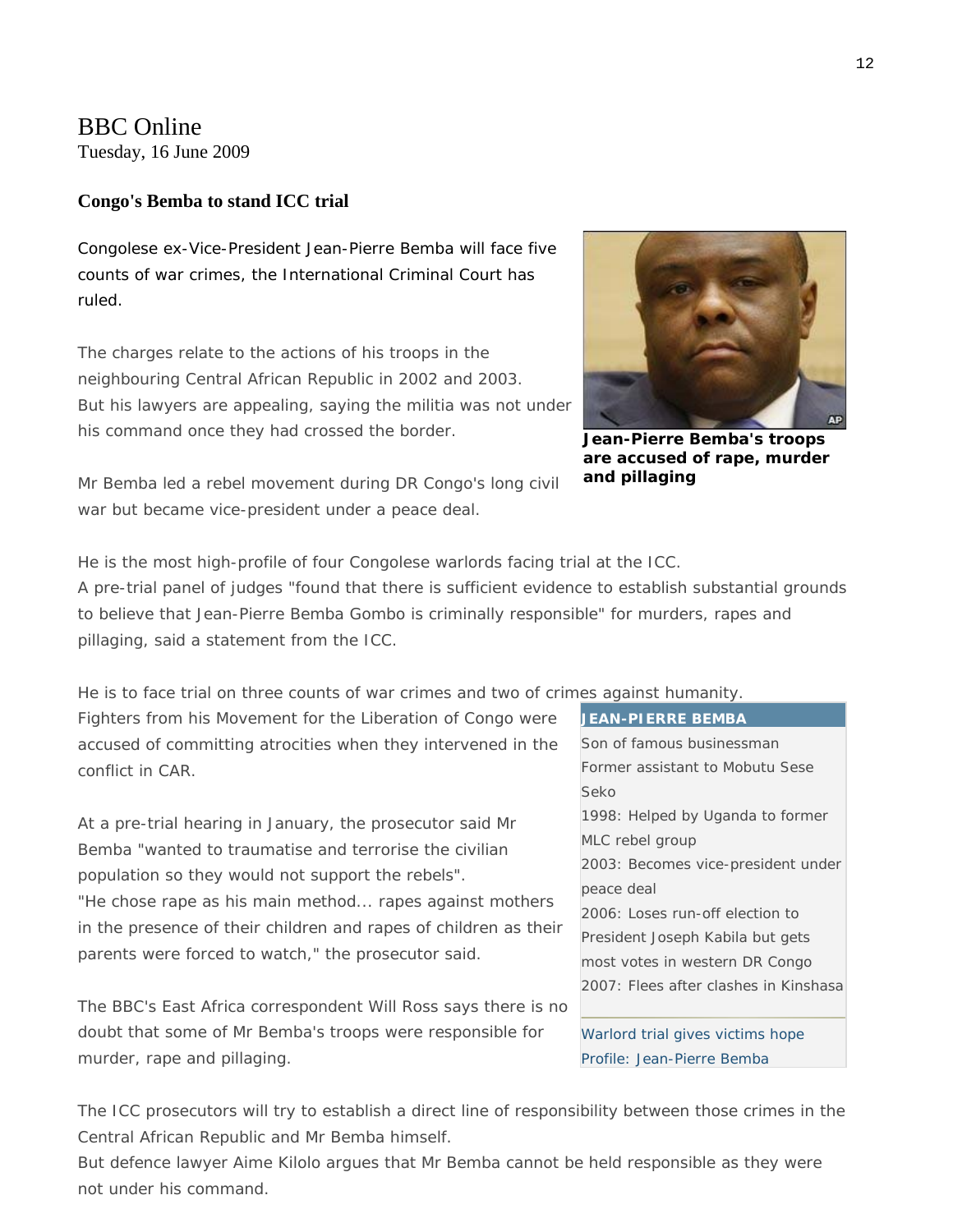"The most important thing now to do is that for us we submit the case to the appeal and the judge is going now to decide between Mr Jean-Pierre Bemba and the former President Ange-Felix Patasse of the Central African Republic, who was really the commander of the troops," he told the BBC's Network Africa programme.

### **'Politically motivated'**

Human rights groups will welcome the trial as an effort to help end impunity, our correspondent says.

But the ICC does have its critics who accuse it of being selective in its application of justice and wonder why all the current cases are against Africans, he says. Mr Bemba, 46, was arrested in Belgium last May and extradited to The Hague in July.

One of his defence lawyers has suggested that the charges may be politically motivated, to remove Mr Bemba from future elections in the Democratic Republic of Congo.

He lost a landmark run-off election against President Joseph Kabila in 2006. He fled the country after being charged with treason after his bodyguards clashed with the army in 2007.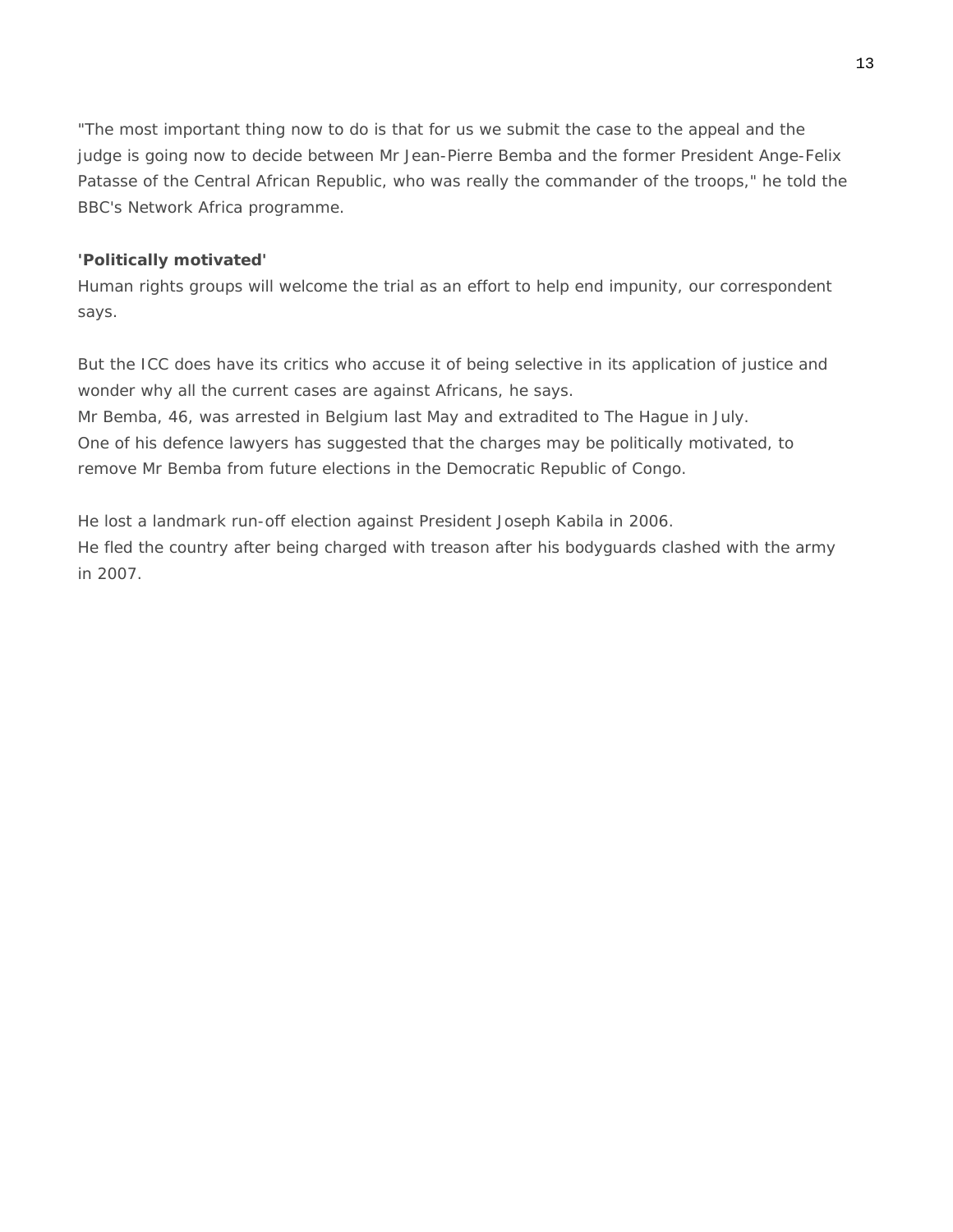# Voice of America

Monday, 15 June 2009

### **ICC Orders War Crimes Charges Against Former Congo Vice Presdent**

By VOA News

The Hague-based International Criminal Court has ordered the Democratic Republic of Congo's former Vice President Jean-Pierre Bemba to go on trial on five charges of war crimes and crimes against humanity. Lisa Bryant has more from Paris.

A statement from the court said that a panel of judges had found there was sufficient evidence to believe that former Congolese Vice President Jean-Pierre Bemba was criminally responsible for murder, rape and pillaging.

Those atrocities took place in the Central African Republic between 2002 and 2003. Prosecutors claim Bemba sent up to 1,500 troops to CAR to retain control of a Congolese border area.

But Bemba's defense attorneys argue that the troops were not under Bemba's command. In an interview with French radio earlier this year, one of Bemba's lawyers, Nkwebe Liriss, laid the blame on former Central African Republic President Ange-Felix Patasse.

Liriss argued that prosecutors had absolutely no proof against Bemba. He said Bemba might have been in telephone contact with the troops, but that all of the orders were given by Patasse and his government. Mr. Patasse, he said, not Bemba, should be on trial in The Hague.

The son of a rich businessman, Bemba ruled over a vast area of northeastern Congo as a warlord. In 2006, he lost to Joseph Kabila in a bitterly disputed Congolese presidential election. A year later, his private militia was routed by government forces and in 2008, Bemba was arrested during a visit to Brussels.

Bemba is the most senior personality in the criminal court's custody. The court has an arrest warrant out for Sudanese President Omar al-Bashir. (SIGNED)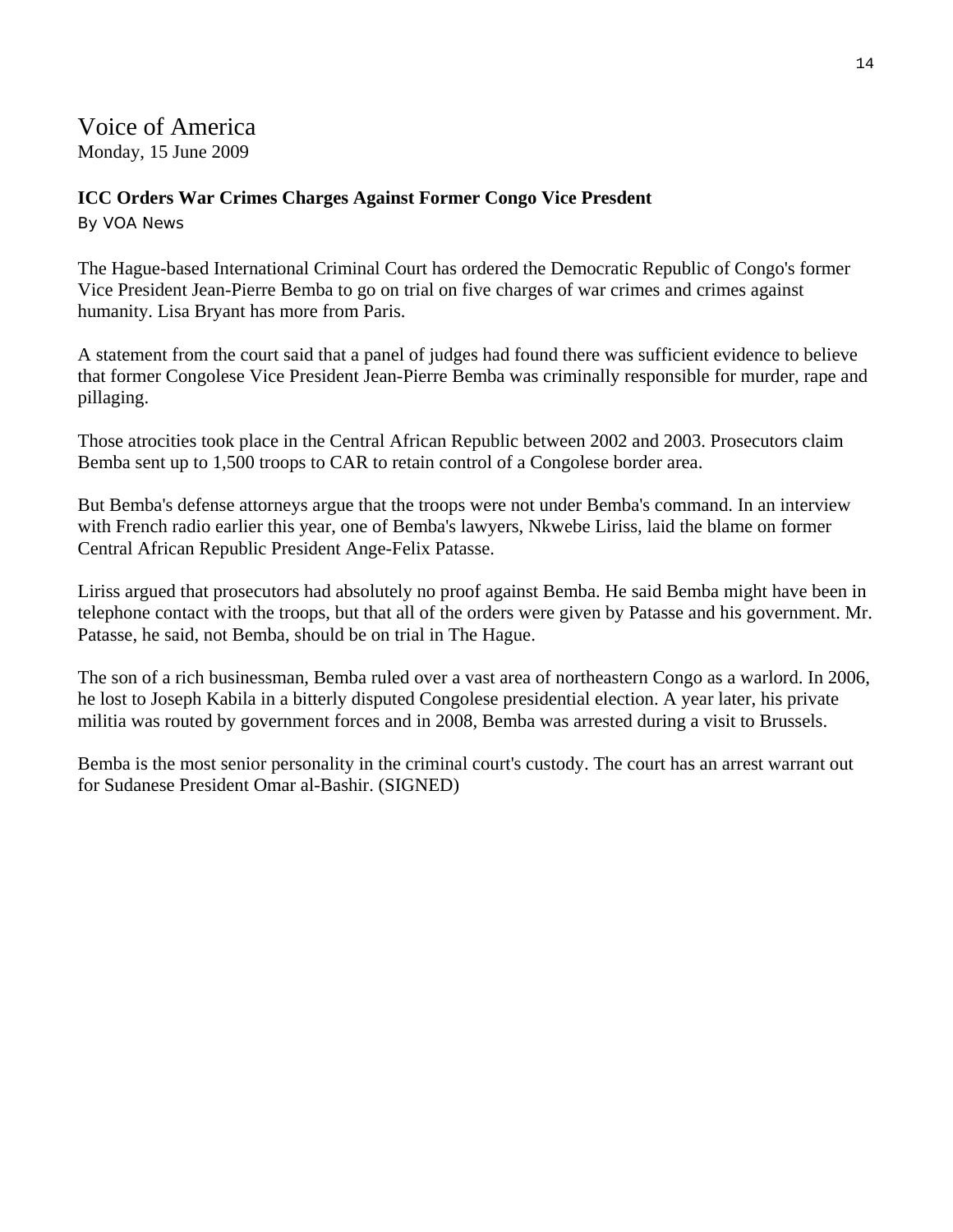Mail Online Tuesday, 16 June 2009

### **Free to walk our streets, the war criminals we cannot deport because of their human rights**

By [James Slack](http://www.dailymail.co.uk/home/search.html?s=y&authornamef=James+Slack) and [Matthew Hickley](http://www.dailymail.co.uk/home/search.html?s=y&authornamef=Matthew+Hickley)

Hundreds of war criminals are walking the streets of Britain with impunity, a shocking report reveals today.

Around 300 people suspected of war crimes or genocide have been referred to the immigration services or police for action, said the Aegis Trust.

But glaring legal loopholes mean they cannot be deported because sending them home to face a possible death penalty would breach their human rights.



**[Rwanda flashback: Skulls of genocide victims](http://i.dailymail.co.uk/i/pix/2009/06/16/article-1193299-055AF9D6000005DC-156_468x576_popup.jpg)**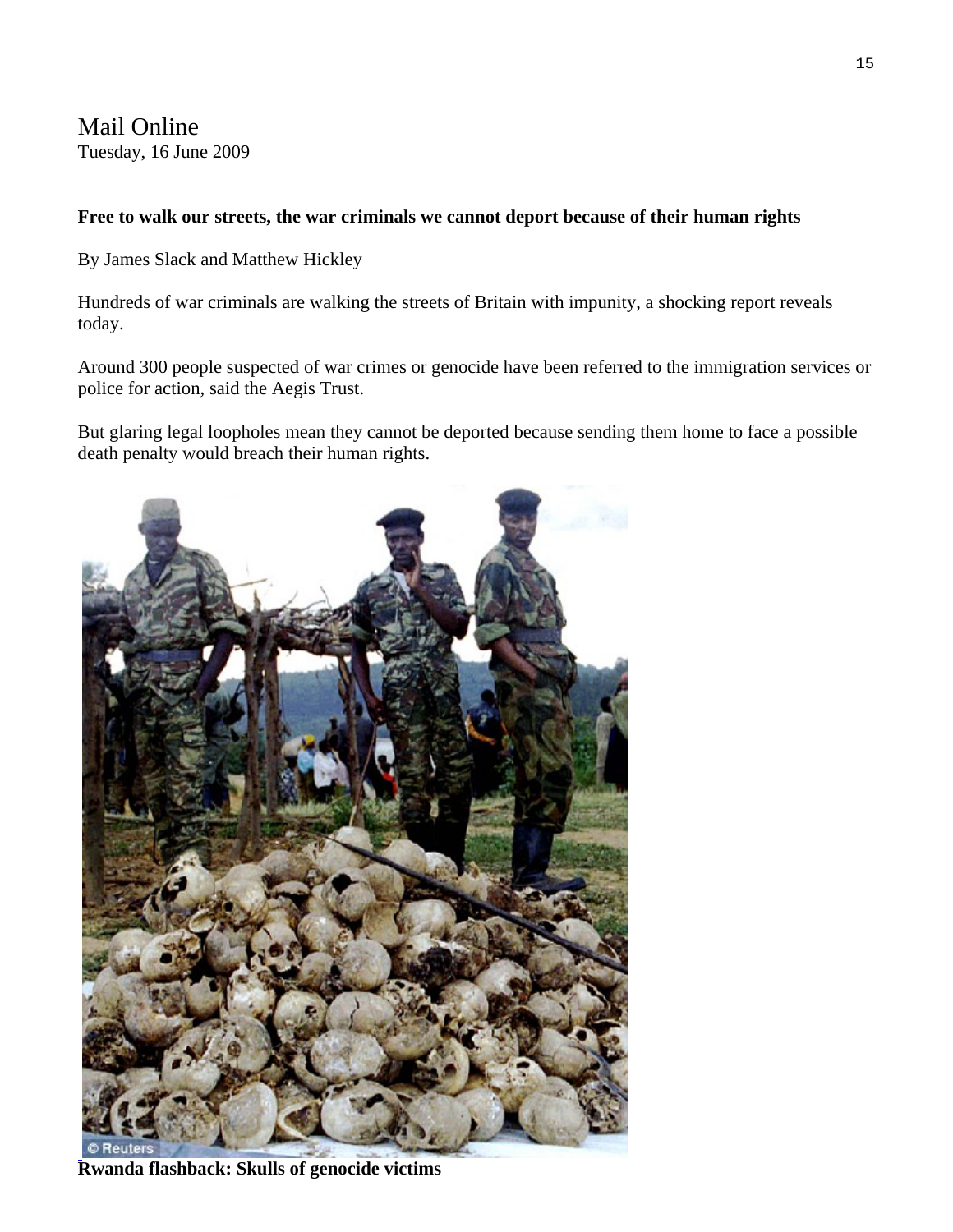The trust, an independent group working to eliminate genocide, said the suspects cannot be prosecuted here because only British residents can be arrested and charged under the Government's war crimes legislation.

And the law only applies to crimes committed after 2001 - despite many of the worst genocides taking place before this, including in Bosnia and Rwanda.

The report's authors unearthed asylum and immigration case files relating to suspects living in the UK.

These included an alleged Zimbabwean torturer, an Iraqi torturer who worked for the Saddam Hussein regime, a member of the Sudanese militia and a Sri Lankan Tamil Tiger assassination squad driver.

Also found was a member of the Sierra Leone 'Mosquito' rebel group notorious for murder, rape, looting, burning, sexual slavery and forced amputations.

## WHY ARE THESE MEN IN OUR COUNTRY?



**NAME: Colonel Tharcisse** Muvunyi. **ACCUSATION: Mass murder** during the Rwandan genocide, including the deaths of 25 children. **WHEREABOUTS: London.** 



NAME: Dr Vincent Bajinya (now known as Vincent Brown) **ACCUSATION: Mass murder** during Rwandan genocide. **WHEREABOUTS: North** London.



**NAME: Celestin** Ugirashebuja **ACCUSATION: Mass murder** and distributing guns in Rwanda. **WHEREABOUTS: Walton**on-the-Naze, Essex.



NAME: Faryadi Zardad **ACCUSATION: Charged with** torturing captured prisoners in Afghanistan and convicted at Old Bailey. **WHEREABOUTS: A** British prison.



**NAME: Emmanuel** Nteziryayo **ACCUSATION: Taking part in** the murder of more than 87,000 people during the Rwandan genocide. WHEREABOUTS: Manchester.



NAME: Felicien Kabuga **ACCUSATION: Masterminding** the slaughter of nearly one million people in the 1994 Rwandan genocide. WHEREABOUTS: Unknown, but known to visit Britain.

Other immigration files list child soldiers from Sierra Leone, officers in Charles Taylor's army in Liberia, a Somali warlord, a member of the Serb militia 'Arkan's Tigers' and a rebel from Angola implicated in hostage-taking.